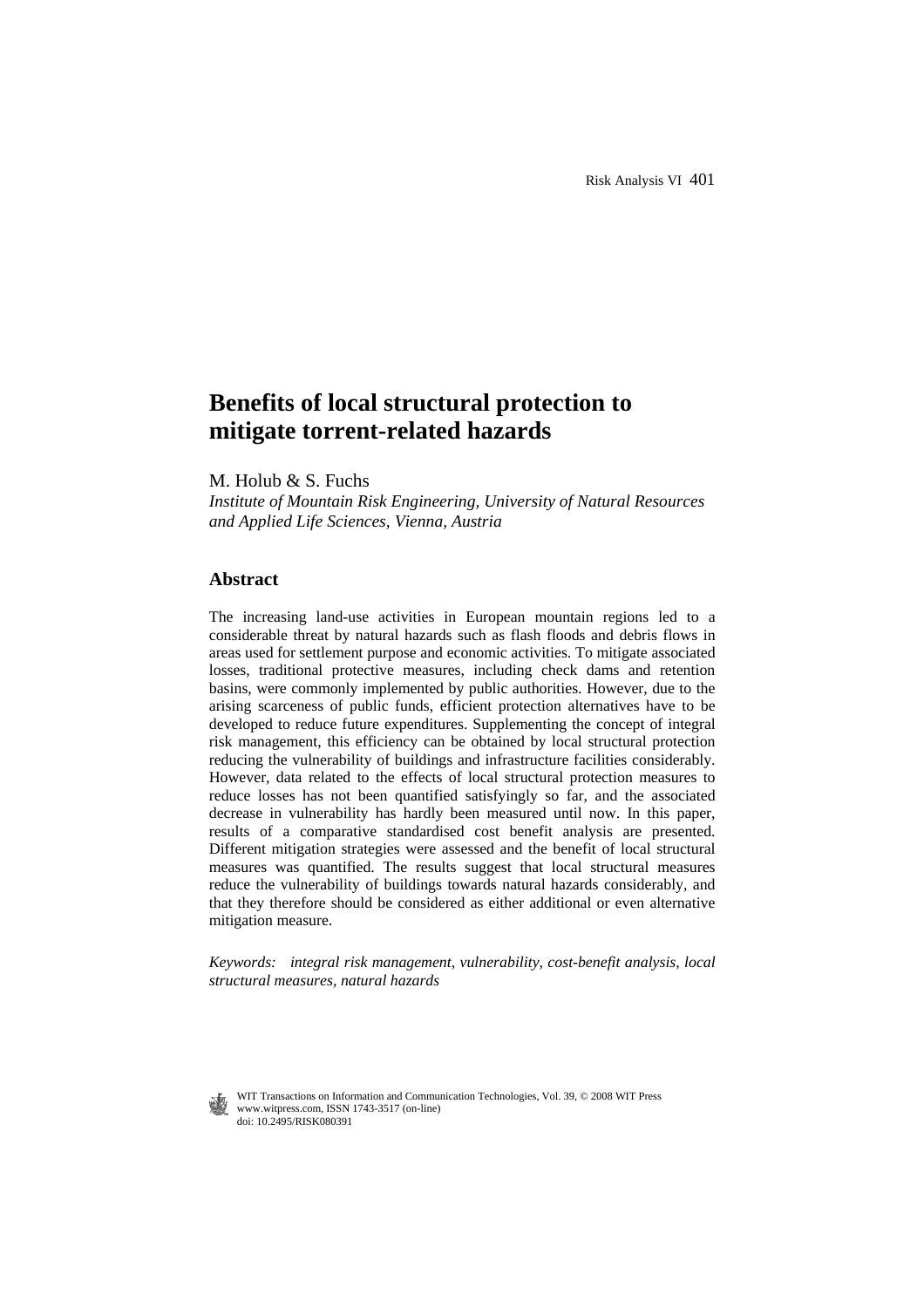# **1 Introduction**

In the second half of the  $20<sup>th</sup>$  century a noticeable socio-economic development took place in Alpine regions, which resulted in a significant aggregation of settlements and infrastructure facilities, and consequently in an accumulation in tangible assets. These areas are increasingly and repeatedly threatened by natural hazards such as flash floods, debris flows and avalanches since safe regions suitable for development are relatively sparse in mountain regions [1]. As a result, an increase in losses due to hazard processes had been observed in recent years world-wide as well as on a European level [2], even though in Alpine areas losses from avalanches and torrent processes appeared to decrease [3, 4].

Dealing with natural hazards has a long tradition in the Alps. During the last centuries, areas potentially endangered were predominantly used for extensive agricultural purpose to avoid danger. Since the outgoing 19<sup>th</sup> century, a change of these patterns of utilisation is traceable, the first authorities for the protection of natural hazards were founded, e.g. in Austria in 1884 [5]. For more than half a century technical mitigation measures were developed and put in place. These active measures, representing the human reaction to hazard processes, appeared to be the appropriate way to cope with this challenge. Conventional structural mitigation, such as checkdams, torrential barriers and retention facilities, were supplemented by watershed management, above all forestal measures and soilbioengineering. Since the 1960s, these conventional mitigation measures were complemented by passive protection concepts, and hazard maps were introduced aiming to reduce an exposure to hazards. The need for hazard mapping was regulated in the Austrian law related to forests in 1975 [6] and an associated decree in 1976 [7].

However, neither conventional measures, which influence both, the intensity and the frequency of events, nor passive mitigation concepts can guarantee reliability and complete safety [8]. Thus, a residual risk of damage to buildings and infrastructure as well as of harm to people remains [9, 10]. Furthermore, technical mitigation concepts are cost-intensive in construction and maintenance, which is an increasing problem for public authorities as a major fund provider due to the overall budget constraints.

Local structural protection measures which are implemented directly at or adjacent to endangered objects might therefore be a valuable and serious alternative with respect to the concept of integral risk management [11]. However, the effect of local structural protection in reducing susceptibility of values at risk has not been quantified satisfyingly so far [12], even if the positive effect in reducing vulnerability seems to be obvious. At first it will be necessary to compare the advantages and disadvantages of conventional mitigation measures and local structural protection, above all the cost-efficiency. In this paper this is done for a small catchment in the Eastern Alps, Austria, with respect to flash floods with fluvial bed load transport in order to provide data related to possible mitigation concepts for the responsible political decision makers.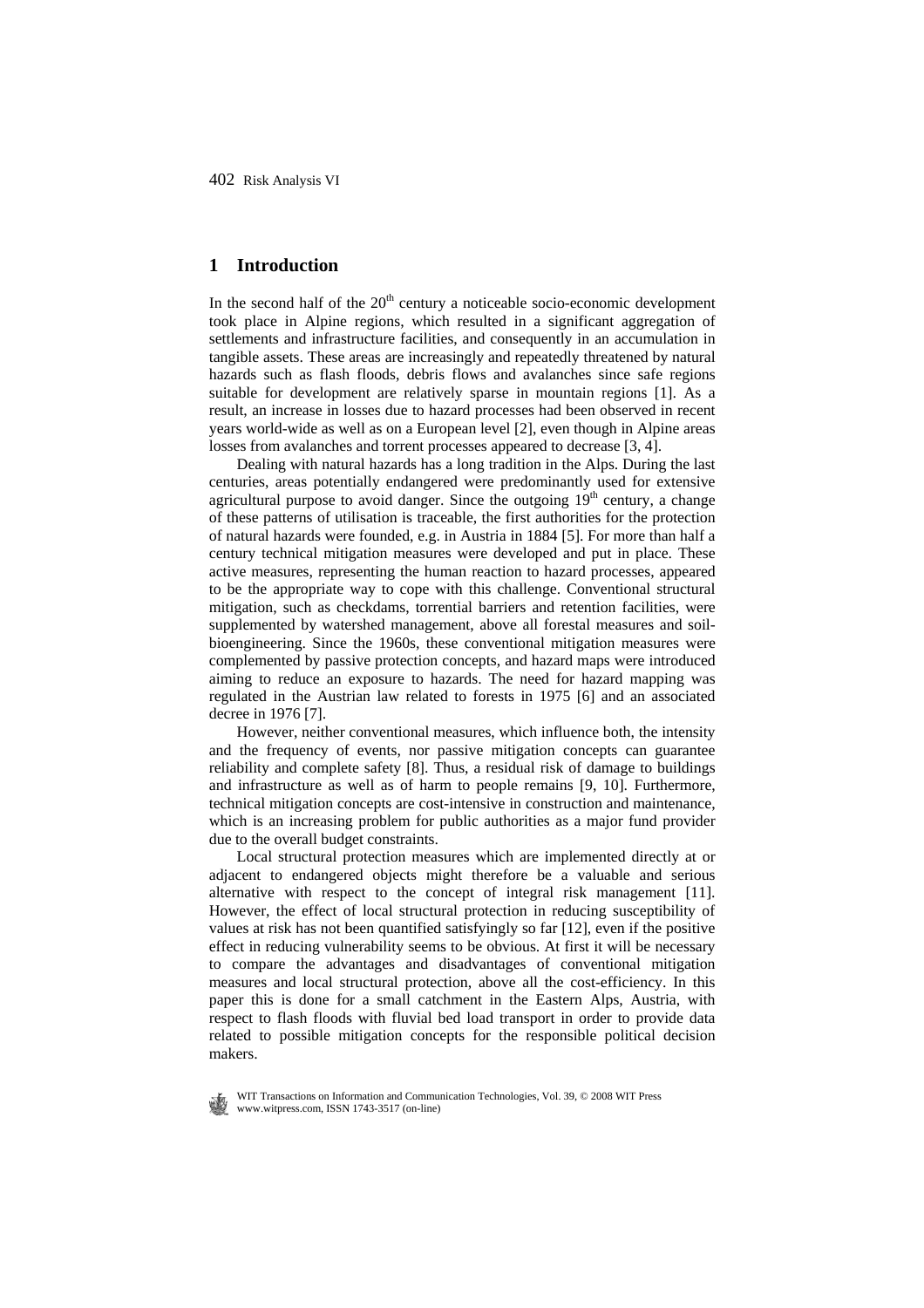# **2 Method**

Since mitigation measures have characteristics of public goods, above all nonexcludability and non-rivalry, the private sector does not supply them in a sufficiently great enough quantity given the potential economic benefits to society. Therefore, the supply must take place via the public sector. As a result of the increasingly limited financial resources of the public sector there is a need for an efficient and sustainable policy of public expenditures for protection against natural hazards [13]. Consequently, the costs and benefits of mitigation measures will be increasingly determined to allow for a comparison of the costeffectiveness of different measures and an evaluation of the economic efficiency of mitigation strategies. Mitigation measures are considered economically beneficial if the utility produced by them exceeds or is equal to the associated costs. From an economic point of view, mitigation measures should not only be implemented with minimised costs (cost-efficiency), rather they should be provided on a socially optimal scale (allocative efficiency; [14]). In order to provide the optimal supply of protection measures, the public sector will need, among other information, evaluations of the costs and benefits of mitigation approaches. Three alternative assessment methods are available for decision making, (i) cost-effectiveness analysis, (ii) cost-efficiency analysis, and (iii) costbenefit analysis. Even if all three methods can be applied as decision tool for public and private projects, the latter is the only method to directly assess both, costs and benefits in monetary terms [15]. Thus, the cost-benefit analysis seems to be an appropriate instrument to study and compare advantages and disadvantages of different mitigation scenarios.

In this paper, a standardised method for cost-benefit analysis developed by the Institute of Mountain Risk Engineering, University of Natural Resources and Applied Life Sciences in collaboration with the Austrian Federal Ministry of Agriculture, Forestry, Environment and Water Management was used to assess the cost-efficiency of different mitigation concepts in a small alpine catchment [16, 17].

## **2.1 Test site**

The rural Auenbach test site is situated in a sub-catchment of the Lavant valley, located in the eastern part of Carinthia, Austria, near the border to Slovenia (figure 1). The southeast exposed valley of the test site shows a total length of 12.5 km and a total difference in elevation of 890 m. A district of the village of Prebl is situated along the valley bottom, with a total of 67 buildings, 54 of which in the categories of residential buildings and farm buildings. Due to the steep topography, the slopes are susceptible to mass movement processes, in particular shallow landslides. Within the last decades the test site was affected by periodic flood events. Impacts originating from static or dynamic flood as well as from extraordinary surface runoff, accompanied by transport of solids, endanger the stability of the buildings (see figure 2). The major processes at the valley bottom include the possible intrusion of water and solids through the building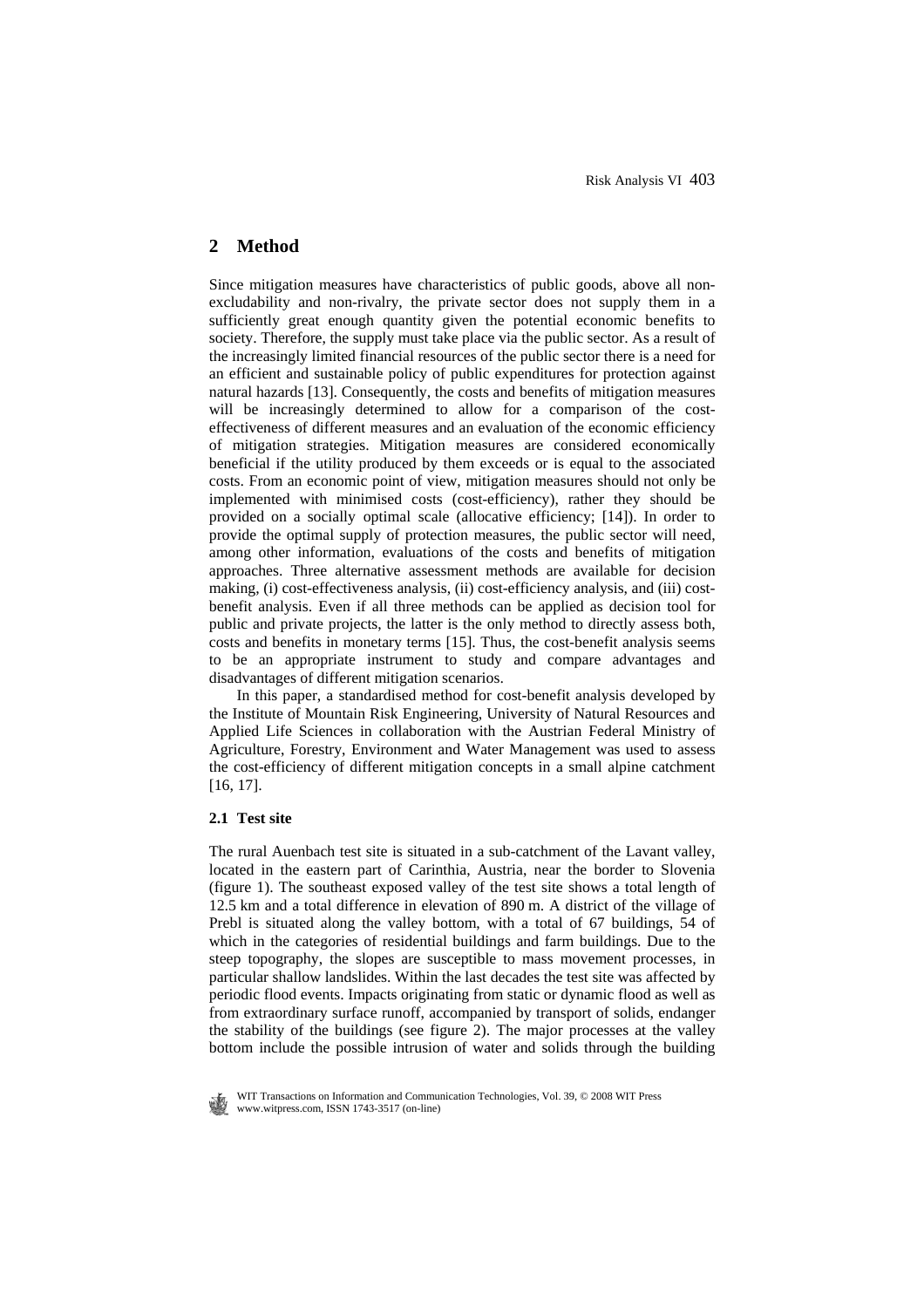

openings causing damage to the interior of the buildings. These flood events resulted in conventional mitigation activities in the test site; measures such as ripraps and bank revetments were built for almost 60 years.

Figure 1: Location of the Auenbach test site (Carinthia, Austria).



Figure 2: Damage patterns due to static and dynamic flooding.

In 2005, a re-activated landslide in the upper part of the catchment resulted in intensive discussion about the capacities of the current mitigation strategies. In particular, flash floods resulting from a possible blocking of the river due to the sliding mass and a subsequent outbreak were addressed. As a result, the Austrian Torrent and Avalanche Control Service planned to implement a new torrential barrier to avert losses due to flash floods with fluvial bed load transport in the lower parts of the catchment.

WIT Transactions on Information and Communication Technologies, Vol. 39,  $\odot$  2008 WIT Press www.witpress.com, ISSN 1743-3517 (on-line)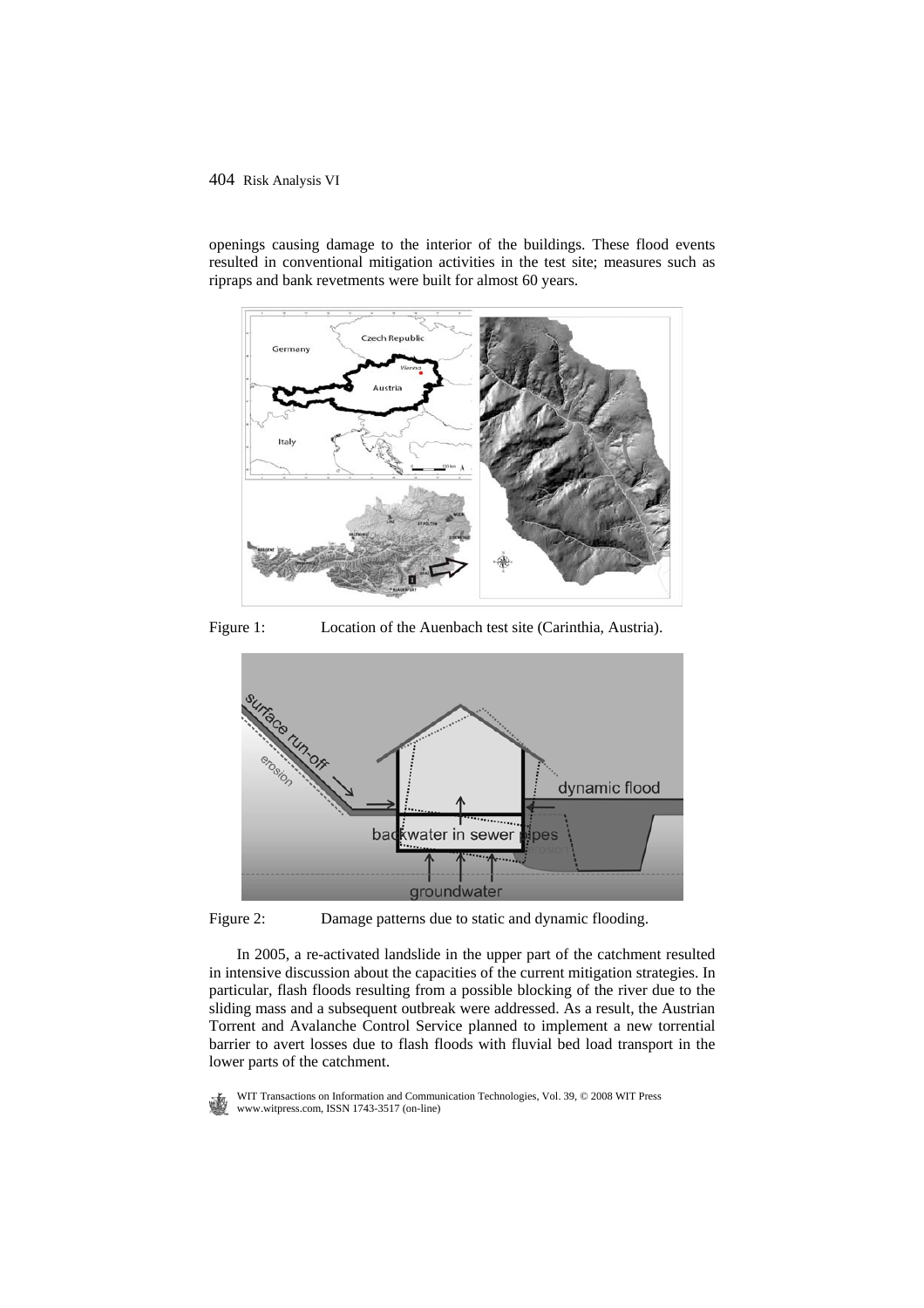# **2.2 Risk analysis**

By means of hydrologic calculations and 2-dimensional hydraulic numerical modelling, the design event with a return period of 150 years was calculated for the test site. Based on these results and according to the legal regulations of hazard zoning in Austria, yellow and red hazard zones were determined. The red hazard zone is defined by the energy line  $> 1.5$  m in height and torrential depositions  $> 0.7$  m. The yellow hazard zone is defined by the energy line  $<$  1.5 m and torrential depositions  $<$  0.7 m, respectively [7, 11].

The elements at risk were analysed with respect to their spatial location and extension using GIS. The category, size and shape of the buildings was recorded from digital datasets of the communal administration and updated during a field study. A total of 49 buildings are affected by possible flash flood events, seven of which are located in the red hazard zone. In the yellow hazard zone, 42 buildings are located (see table 1;  $HZ =$  hazard zone;  $SFH =$  single family house;  $MFB = \text{main farming building}; AFB = \text{adjointing farming building}; STB = \text{stable};$  $GAR = \text{garage}$ ).

The evaluation of the elements at risk was carried out according to the federal guidelines [16]. Thus, a vulnerability factor of 0.1 and 0.3 was applied in the yellow and red hazard zone. The economic valuation of the exposed buildings was carried out [17]. Hence, data on the volume of the buildings were sampled and average prices of reconstruction per cubic metre according to the type and function of individual buildings were assigned [18].

| HZ                             | <b>SFH</b>   | <b>MFB</b> | <b>AFB</b> | <b>STB</b> | <b>GAR</b> | <b>TOTAL</b> |
|--------------------------------|--------------|------------|------------|------------|------------|--------------|
| Yellow $<$<br>0.7 <sub>m</sub> | 17           |            |            |            |            | 33           |
| Yellow ><br>0.7 <sub>m</sub>   | $\mathbf{a}$ |            | ◠          | 0          | ↑<br>∠     |              |
| Red<br>$>1.5 \text{ m}$        | 0            | 0          |            | 2          | 3          |              |
| <b>TOTAL</b>                   | 20           | ↩          | 11         | 4          | 12         | 49           |

Table 1: Number of buildings according to category and hazard zone.

#### **2.3 Mitigation concepts**

Two fundamentally different concepts of mitigation were compared in this study, (i) a concept of conventional mitigation based on the implementation of torrential structures and (ii) a concept of local structural protection for buildings located in the endangered areas.

The conventional concept was based on structural measures such as retaining and filtering barriers as well as retention basins in the upper part of the catchment. According to this mitigation concept, buildings within the red and yellow zone would be protected from major impacts associated with the assumed design event. Additionally, damage to infrastructure facilities such as the road network and the sewerage system, and agricultural and silvicultural areas could be averted.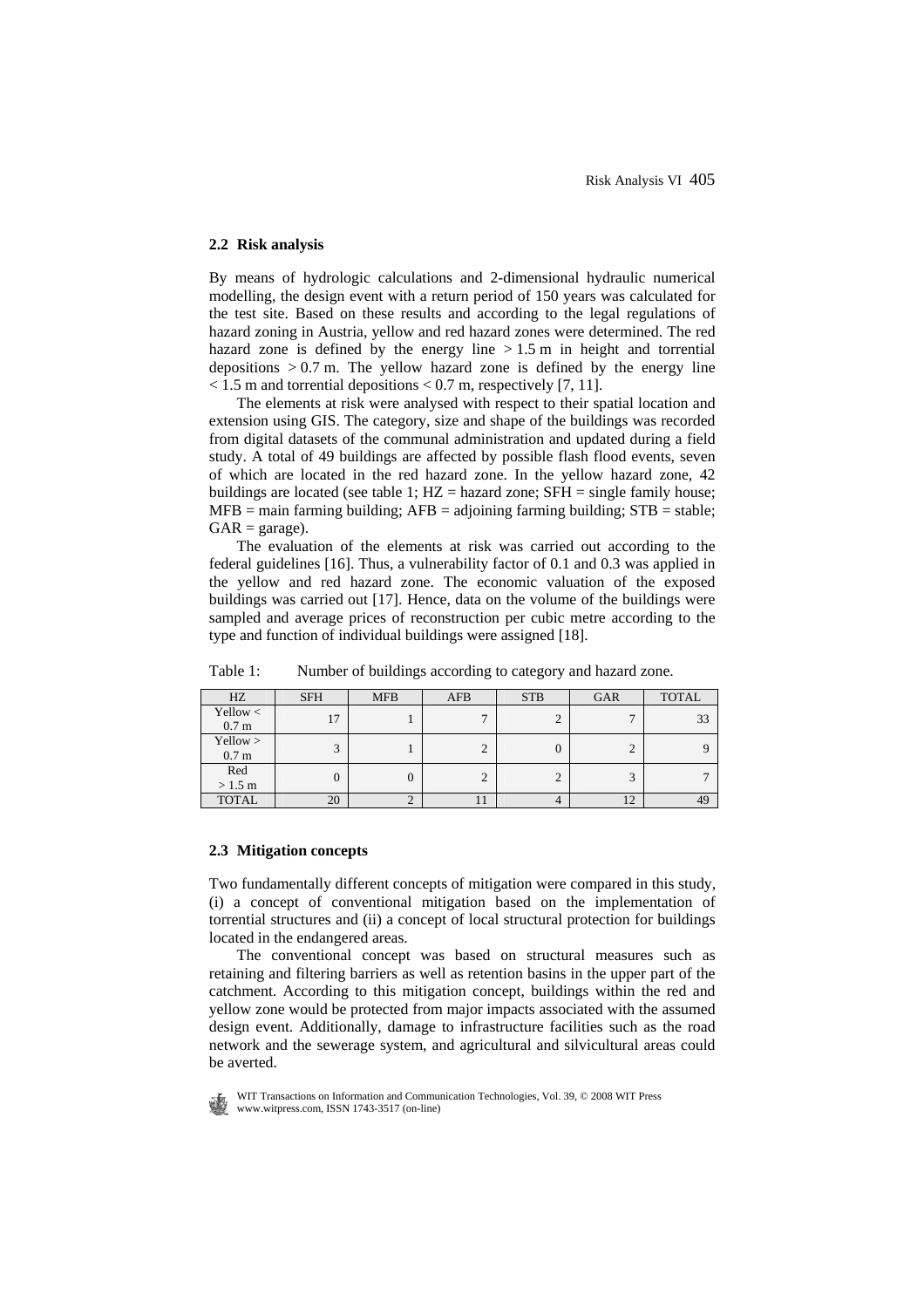The concept of local structural protection was based on the catalogue of local structural measures to protect buildings against floods [11]. Measures such as enhanced constructions and sealed openings were assumed to efficiently protect buildings from hazard impacts up to a height of approximately 0.7 m (figure 3 and 4). Consequently, they are not suitable to protect buildings in the red hazard zone. Furthermore, since local structural protection is only appropriate for the protection of buildings, damage to adjacent or adjoining infrastructure will not be reduced.



Figure 3: Enhancement (raising) of Figure 4: Sealing of openings by halflight wells above flood level



sided plates by magnet technique (WHS, 2007)

#### **2.4 Cost-benefit analysis**

A standardised method of cost-benefit analysis was applied to obtain the costefficiency of planned mitigation measures [16]. During the cost-benefit analysis, i) absolute cost efficiency and ii) relative cost efficiency considering several alternatives were assessed. Thus, costs and benefits were monetarily quantified. Since costs and benefits occur during different time intervals they were discounted using the interest rate of 3.5 % derived from the average rate of interest of long-lasting federal bonds. Applying empirically derived coefficients for the major transport process, the event magnitude, the defined design event and the resulting vulnerability of elements at risk, the cost-benefit analysis was adjusted to meet the protection targets.

#### **2.4.1 Costs**

For the conventional mitigation concept, the cost estimate resulted in a project sum of approximately  $\epsilon$ 1.3 million. Taking into account maintenance and discounting to the present-day net value, costs summed up to  $\epsilon$ 1.36 million.

Calculating the total costs for local structural measures, building properties (cellar, hillside situation, garage possibly integrated in the building) were found to have a major influence on the calculation. Garages detached to buildings, buildings in the red hazard zone and buildings in the yellow hazard zone where the deposition height and/or the flow depth exceeded 0.7 m were not taken into account since they cannot be protected by local structural measures. In table 2,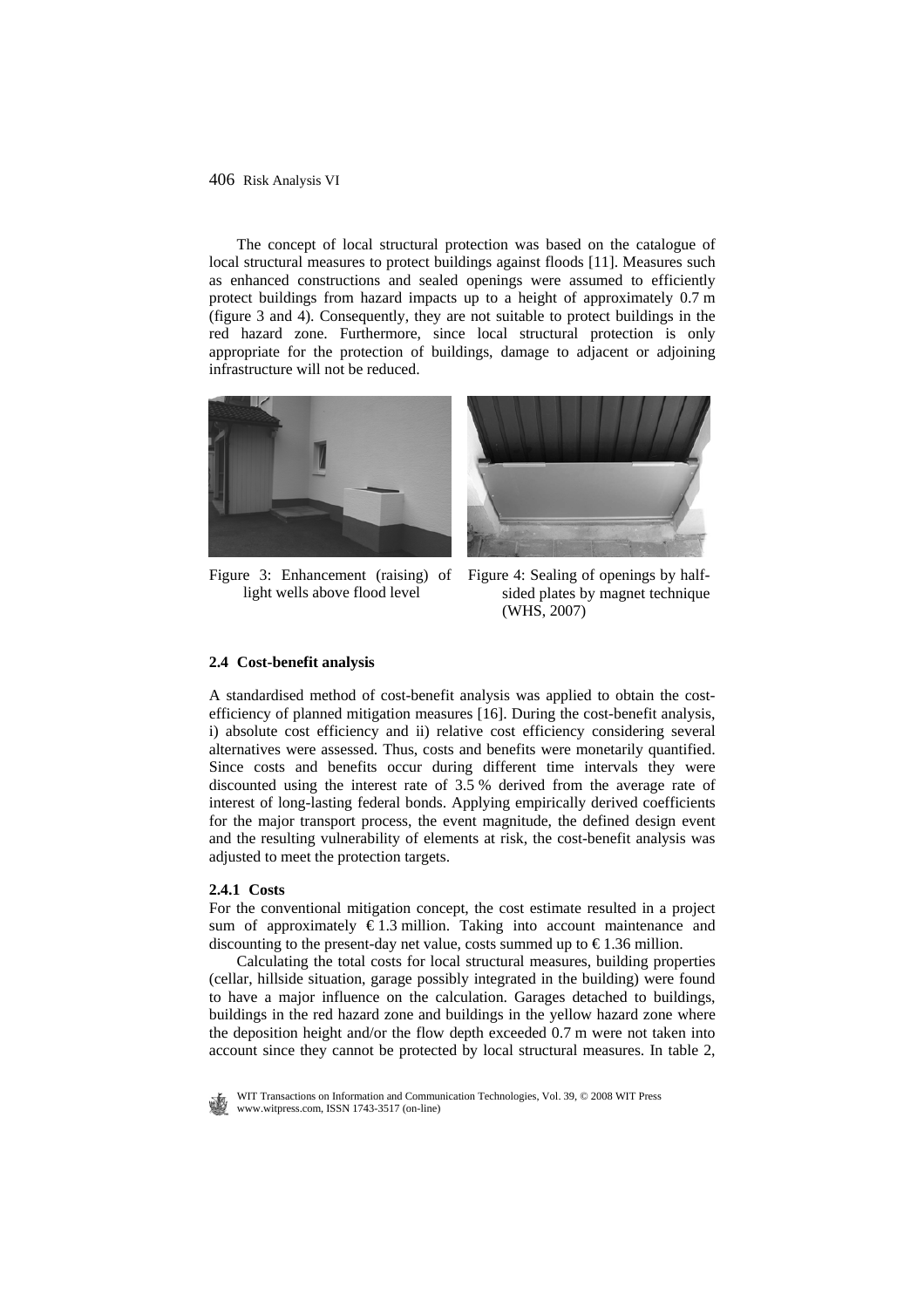the input data used for the estimation of costs is shown. The total costs for necessary local structural measures resulted in approximately  $\epsilon$ 270,000.

| Table 2: | Overview of building properties and corresponding costs per                                                       |
|----------|-------------------------------------------------------------------------------------------------------------------|
|          | building for the implementation of local structural protection<br>measures (prices include 20 % tax and assembly) |

| Building<br>properties                   | Entrance door<br>$(\text{\textsterling}1,200)$<br>half sided<br>sealing plate<br>width $1.0 \text{ m}$<br>height $1.0 \text{ m}$ | Terrace door<br>$(\text{\textsterling}1,200)$<br>half sided<br>sealing plate<br>width $1.0 \text{ m}$<br>height $1.0 \text{ m}$ | Light wells<br>$(\text{\textsterling}1,000)$<br>enhancement<br>(raising)<br>height 1.0 m | Garage door<br>$(\text{\textsterling}3,000)$<br>half sided<br>sealing plate<br>width $2.5 \text{ m}$<br>height $1.0 \text{ m}$ | Entrance door<br>$(\text{\textsterling}1,800)$<br>half sided<br>sealing plate<br>width $1.5 \text{ m}$<br>height $1.0 \text{ m}$ | Costs $\lceil \in \mathbb{R} \rceil$ |
|------------------------------------------|----------------------------------------------------------------------------------------------------------------------------------|---------------------------------------------------------------------------------------------------------------------------------|------------------------------------------------------------------------------------------|--------------------------------------------------------------------------------------------------------------------------------|----------------------------------------------------------------------------------------------------------------------------------|--------------------------------------|
| with cellar                              |                                                                                                                                  |                                                                                                                                 | 6                                                                                        |                                                                                                                                |                                                                                                                                  | 8,400                                |
| without cellar                           |                                                                                                                                  |                                                                                                                                 |                                                                                          |                                                                                                                                |                                                                                                                                  | 2,400                                |
| hillside situation,<br>integrated garage |                                                                                                                                  | $^{(1)}$                                                                                                                        | $\Omega$                                                                                 |                                                                                                                                | 0                                                                                                                                | 4,200                                |
| stable without cellar                    | ◠                                                                                                                                |                                                                                                                                 |                                                                                          |                                                                                                                                |                                                                                                                                  | 4.200                                |

#### **2.4.2 Benefits**

The benefit was defined as prevented damage to buildings in the test site. Therefore, elements at risk had been evaluated according to the requirements of the cost-benefit analysis taking the data from the risk analysis. Since local structural measures prevent direct damage to buildings, potential additional benefits such as the protection of infrastructure facilities, agricultural and silvicultural areas were not taken into account during the analysis.

#### **2.4.3 Mitigation scenarios**

Three scenarios had been defined according to the requirements of the responsible decision maker, (i) conventional mitigation measures aiming to avoid future design events, (ii) local structural measures neglecting that they could not fully avoid losses due to design events, and (iii) local structural measures taking into account these possible losses on the cost side of the mitigation concept.

a. Scenario 1: CMM

Conventional mitigation measures are implemented; protection for all elements at risk in red and yellow hazard zones (HZ).

b. Scenario 2: LSM

Local structural protection measures; protection for objects inside the yellow hazard zone to a deposition height and/or flow depth  $< 0.7$  m (yellow HZ); no protection for detached garages.

c. Scenario 3: LSM+

Local structural protection measures; additional costs (equals a reduction of benefit) due to arising losses from those buildings that are not equipped with local structural protection in red and yellow hazard zones; protection for objects inside the yellow hazard zone to a deposition height and/or flow  $depth < 0.7$  m (yellow HZ); no protection for detached garages.

In table 3 the input data used during the cost-benefit analysis and the calculation of the benefit-cost-ratio are shown.

WIT Transactions on Information and Communication Technologies, Vol. 39,  $\odot$  2008 WIT Press www.witpress.com, ISSN 1743-3517 (on-line)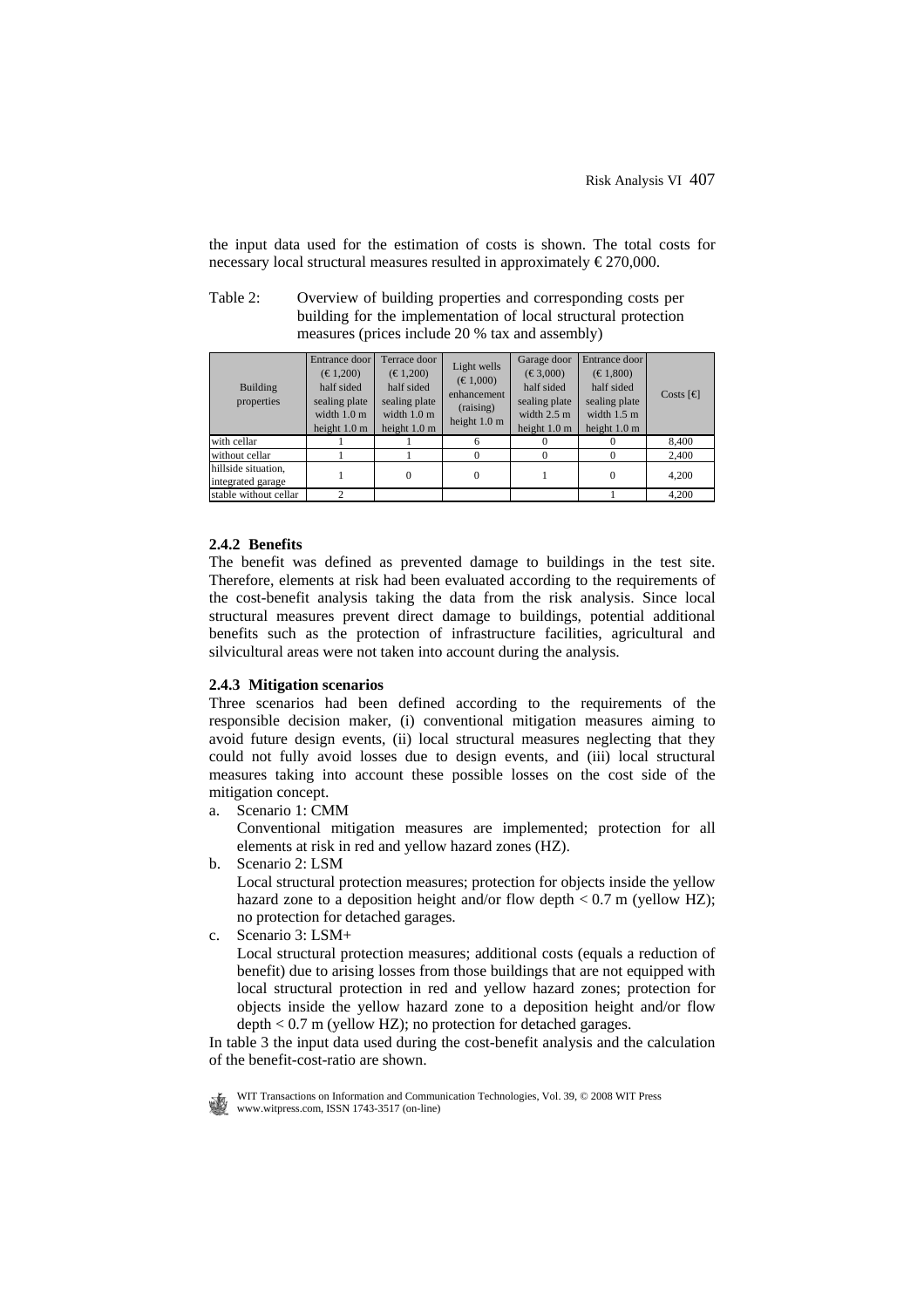|                                              | <b>CMM</b> | <b>LSM</b>      | $LSM+$           |
|----------------------------------------------|------------|-----------------|------------------|
| Event factor [1]                             |            |                 |                  |
| Process factor [1]                           |            |                 |                  |
| Damage factor in yellow HZ [1]               | 0.1        | 0.1             | 0.1              |
| Damage factor in red HZ [1]                  | 0.3        | 0.3             | 0.3 <sub>l</sub> |
| Protected buildings in yellow HZ < 0.7 m [1] | 33         | 27 (no garages) | 27 (no garages)  |
| Protected buildings in yellow HZ > 0.7 m [1] |            |                 |                  |
| Protected buildings in red HZ [1]            |            |                 |                  |
| Intangible benefit [1]                       | 1.1        | 1.              |                  |
| Examination time period [a]                  | 80         | 80              | 80               |
| Interest rate [%]                            | 3.5        | 3.5             | 3.5              |
| Total costs, rounded [€]                     | 1.300.000  | 220.000         | 360,000          |

Table 3: Input data used for the cost-benefit analysis

Event factor 2: large, medium and small events are taken into account

Process factor 1: fluvial bedload transport with a magnitude up to the design event

# **3 Results**

The results of the cost-benefit analysis are presented in table 4. In general, the mitigation concepts using local structural measures (LSM and LSM+) offer a better benefit-cost-ratio of 1.67 and 1.21 than the concept based on conventional measures (CMM; 0.36).

For scenario CMM, the total benefits to be created amounted to  $\epsilon$ 1.468 million. Even if in scenario CMM the number of protected buildings was higher (49) than in scenarios LSM and LSM+  $(27)$ , the benefit-cost ratio was < 1 due to the relatively high costs associated with the planned conventional mitigation measures (discounted:  $\epsilon$ 1.36 million). As a consequence, the net present value became negative, and amounted to  $\epsilon$ -870,000. However, it has to be taken into account that scenario CMM was the only concept providing protection for all buildings in both, the red and the yellow hazard zone. Furthermore, though beyond the boundary of the studied system, additional benefits might be created by this concept since it also offers protection to values at risk located further downstream adjacent to the receiving stream.

Table 4: Results from the cost-benefit analysis

|                                                 | <b>CMM</b>      | <b>LSM</b>      | $LSM+$          |
|-------------------------------------------------|-----------------|-----------------|-----------------|
| Protected buildings in yellow HZ < 0.7 m [1]    | 33 <sub>1</sub> | 27 (no garages) | 27 (no garages) |
| Protected buildings in yellow HZ > 0.7 m [1]    |                 |                 | 0               |
| Protected buildings in red HZ [1]               |                 |                 | 0               |
| Tangible benefit, rounded [€]                   | 667,000         | 523,000         | 380,000         |
| Intangible benefit, rounded [€]                 | 67,000          | 52,000          | 38,000          |
| Total benefit without coefficients, rounded [€] | 734,000         | 576,000         | 417,000         |
| Total benefit with coefficients, rounded [€]    | 1,468,000       | 1,151,000       | 835,000         |
| Total costs without discounting, rounded [€]    | 1,612,000       | 273,000         | 273,000         |
| Total costs with discounting, rounded [€]       | 1.360.000       | 230,000         | 230,000         |
| Capital value, rounded [€                       | $-870,000$      | 155,000         | 49,000          |
| Ratio benefit-costs [1]                         | 0.36            | 1.67            | 1.21            |

For scenario LSM, the total benefits to be created amounted to  $\epsilon$ 1.151 million, and the total costs to  $\epsilon$ 230,000. Thus, scenario LSM showed the best benefit-cost ratio of 1.67, even if local structural protection would only be

 WIT Transactions on Information and Communication Technologies, Vol. 39, © 2008 WIT Press www.witpress.com, ISSN 1743-3517 (on-line)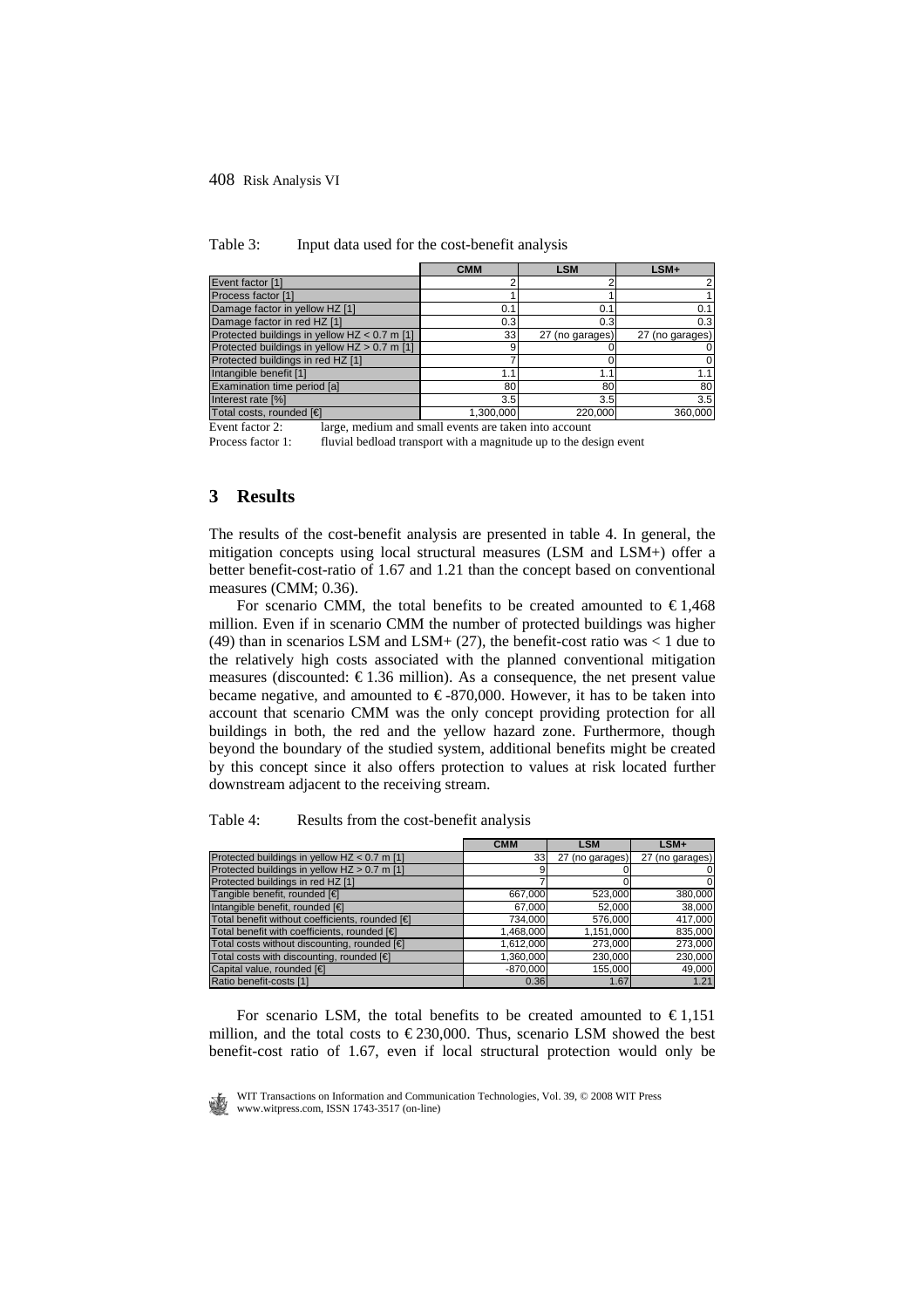provided up to flow depths and deposition heights of 0.7 m, and therefore no buildings situated in areas exceeding this value were protected. Consequently, it has been taken into account that all other values at risk (detached garages, buildings inside the red hazard zone and buildings in the yellow hazard zone where the deposition height and/or the flow depth exceeded 0.7 m) cannot be satisfyingly sheltered from damage.

As a result, losses might occur, which had been considered in the set of calculation for scenario LSM+. Consequently, the possible benefit was reduced by necessary reconstruction costs for buildings located in areas with flow depths and deposition heights > 0.7 m. Thus, the benefits were reduced to  $\epsilon$ 835,000 while costs of  $\epsilon$  230,000 occurred. As a result, the benefit-cost ratio was reduced to 1.21; however, this scenario was still cost-efficient.

To conclude, if decisions regarding mitigation concepts in the test site were only based on cost-benefit analyses, scenario LSM+ (taking into account possible losses at buildings that are not protected by local structural measures) showed the best benefit-cost ratio, while the conventional mitigation concept was the least efficient.

# **4 Conclusion and discussion**

Recent studies related to torrential hazards in Austria suggested a considerable decrease in vulnerability, if local structural protection is implemented [12]. However, possible associated risk-minimising effects of local structural measures were not quantified satisfyingly so far. To close this gap, and provide insight in these effects, a standardised cost-benefit analysis was applied for an Alpine catchment, using an ex-ante perspective. Considerable different benefitcost ratios were obtained, depending on (i) a relatively high amount of expenditures necessary for conventional mitigation and (ii) a relatively small amount of values at risk to be protected. Mitigation concepts based on local structural measures showed benefit-cost ratios  $> 1$ , even if the protective effects of local structural measures are limited to deposition heights of approximately 0.7 m. Thus, cost-benefit analyses are very case-sensitive, and results are hardly transferable to other regions. The assumptions made in this study were conservative, above all with respect to the boundaries of the system. Whether or not a test site is considered as a closed system or as an open system in terms of a sub-catchment within a river network, the concept of implementing local structural protection measures will result in different benefit-cost ratios.

However, local structural protection is a serious and promising approach in mitigating natural hazards. Comparing costs of local structural protection with those of conventional mitigation measures, a significant potential for saving future public expenditures exists since such measures usually have to be funded and implemented by the private households. To increase individual responsibility for mitigation, and to achieve a broader acceptance for such measures, information and possibly participation of affected people seems to be essential, since in general people have a high confidence in conventional technical mitigation concepts. Apart from an enhanced enforceability of necessary legal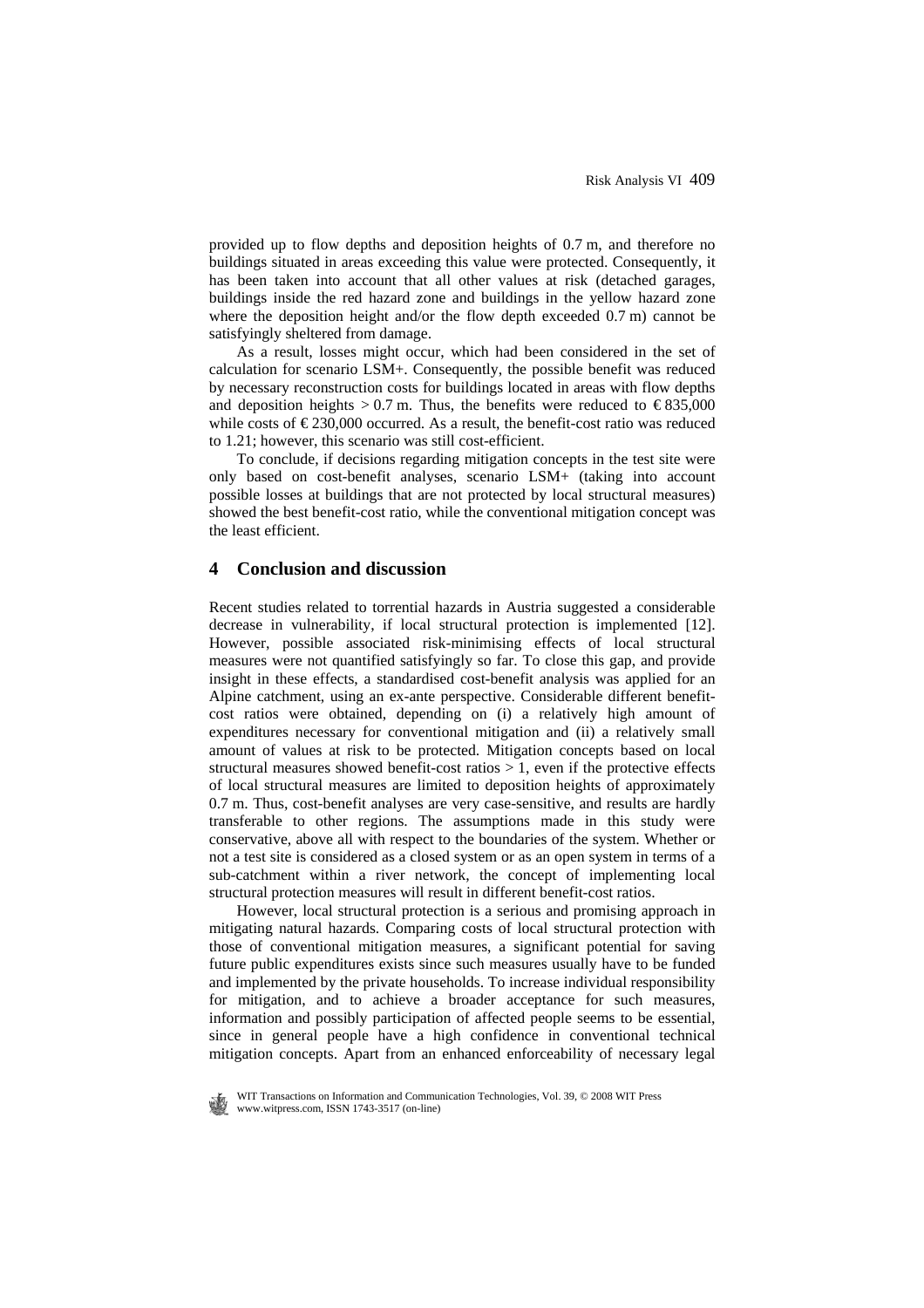regulations such as building codes, as a side effect, such information campaigns will result in an increased risk awareness of people concerned. Accordingly, individual responsibility will be strengthened, and the society will be able to alternatively use (increasingly scarce) public funds in a more cost-efficient way.

Apart from engineering foci presented above, it has to be emphasised that local structural measures generally fit better in the landscape than traditional mitigation measures. Even if a quantification of this effect is outstanding, measures protecting individual objects usually consist from smaller structures which could either be integrated harmonically into the appearance of a building.

Considering all these aspects provides a possible ability for decision makers to take into account advantages and disadvantages of conventional and local structural protection measures. Consequently, the concept of local protection should be embedded within the framework of integral risk management strategies. However, the decision will often be a political one, as recent years had shown. Hence, further studies have to be carried out in order to assess the effects and consequences of local structural protection for a future enhancement of riskminimising efforts with respect to buildings and infrastructure facilities.

# **5 References**

- [1] Fuchs, S. & Keiler, M., *Variability of natural hazard risk in the European Alps – Evidence from damage potential exposed to snow avalanches*, ed. Pinkowski, J., Disaster management handbook, London, pp. 267-279, 2008.
- [2] Munich Re, Topics Geo, Natural catastrophes 2006 Analyses, assessments, positions, München, 2007.
- [3] Fuchs, S. & Bründl, M., Damage potential and losses resulting from snow avalanches in settlements in the Canton of Grisons, Switzerland, *Natural Hazards*, **34**, pp. 53-69, 2005.
- [4] Oberndorfer, S., Fuchs, S., Rickenmann, D. & Andrecs, P., *Vulnerabilitätsanalyse und monetäre Schadensbewertung von Wildbachereignissen in Österreich*. Wien, 2007.
- [5] Länger, E., Geschichtliche Entwicklung der Gefahrenzonenplanung in Österreich, *Wildbach- und Lawinenverbau*, **152**, pp. 13-24, 2005.
- [6] Republik Österreich, *Forstgesetz 1975*, Bundesgesetzblatt 440/1975, in der Fassung BGBl. I 83/2004, 2003.
- [7] Republik Österreich, *Verordnung des Bundesministers für Land– und Forstwirtschaft vom 30. Juli 1976 über die Gefahrenzonenpläne*, BGBl. 436/1976, Wien, 1976.
- [8] Schmid, F., Gefahrenzonenplan Fluch oder Segen? *Wildbach- und Lawinenverbau*, **152**, pp. 93-104, 2005.
- [9] Fell, R., Landslide risk assessment and acceptable risk, *Canadian Geotechnical Journal*, **31**, pp. 261-272, 1994.
- [10] BMLFUW, *Flood protection in Austria*, Bundesministerium für Landund Forstwirtschaft, Umwelt und Wasserwirtschaft, Wien, 2006.

WIT Transactions on Information and Communication Technologies, Vol. 39, © 2008 WIT Press www.witpress.com, ISSN 1743-3517 (on-line)